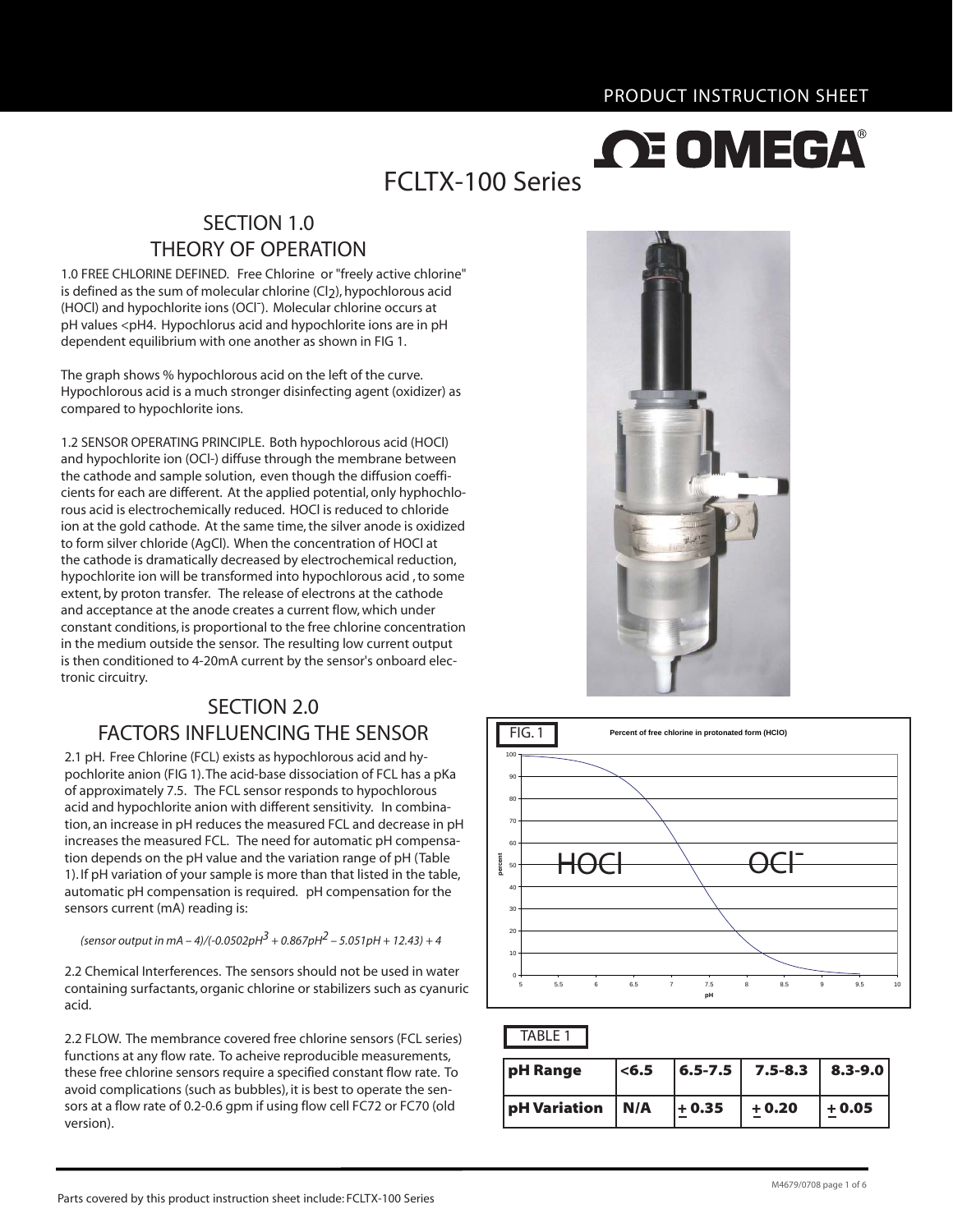# SECTION 3.0 SENSOR PREPARATION

3.0 FREE CHLORINE SENSOR ASSEMBLY. The Free Chlorine Sensor is shipped with the membrane cap pre-installed and covered with a cap with water inside to keep the membrane wet. Make sure to keep sensor cap, anode and cathode inside the sensor body, away oily or greasy materials. Contact with oil or grease will result in inaccurate measurements.

NOTE: IF SENSOR WILL BE STORED DRY OUT OF FLOW CELL, SHAKE BODY DOWNWARD INTO A SINK TO REMOVE THE FILL SOLUTION. TAKE THE MEMBRANE CAP AND IMMERSE IN A CUP OF TAP WATER UNTILL READY TO REUSE. SEE SECTION 9. REPLACE CAP AND ELECTROLYTE BEFORE INSTALL-ING INTO FLOW CELL (see SECTION 10 for cap and electrolyte change. See SECTION 5 for sensor installation into flow cell).

# SECTION 4.0 FLOW CELL INSTALLATION

4.0 FLOW CELL. To obtain accurate Free Chlorine reading, the Sensor must be installed into the Flow Cell to prevent air bubbles formation on the membrane, proper spacing between the sensor and the installation wall, and laminar flow across the membrane.

- 4.1. Using two 1/4" NPT Tube fittings, connect the FC72 Flow Cell into your system, noting the inlet (bottom) and outlet (side) orientation. (see FIGURE 2)
- 4.2. Install clamp with rubber backing as shown in FIG. 2A.
- 4.3 Drill 3/8" diameter hole on the panel.
- 4.4 Insert bolt as shown in FIG 2A
- 4.5 On back of panel attach lock washer and nut to secure clamp and flow cell to panel.

# SECTION 5.0 SENSOR INSTALLATION

#### 5.0 SENSOR INSTALLATION INTO FLOW CELL.

 a. First install threaded fitting onto sensor body (remove fitting if pre-installed in flow cell) b. Install snap-ring into groove on sensor body c. Next, slide o-ring onto body of sensor until it reaches bottom of threaded fitting.

- d. Thread sensor assembly into top of flow cell as shown in FIGURE 2.
- d. Turn on flow and verify the flow through the Flow Cell is at least 0.2gpm (45 liters/hour and no more than 0.6gpm (135 liters/hour).



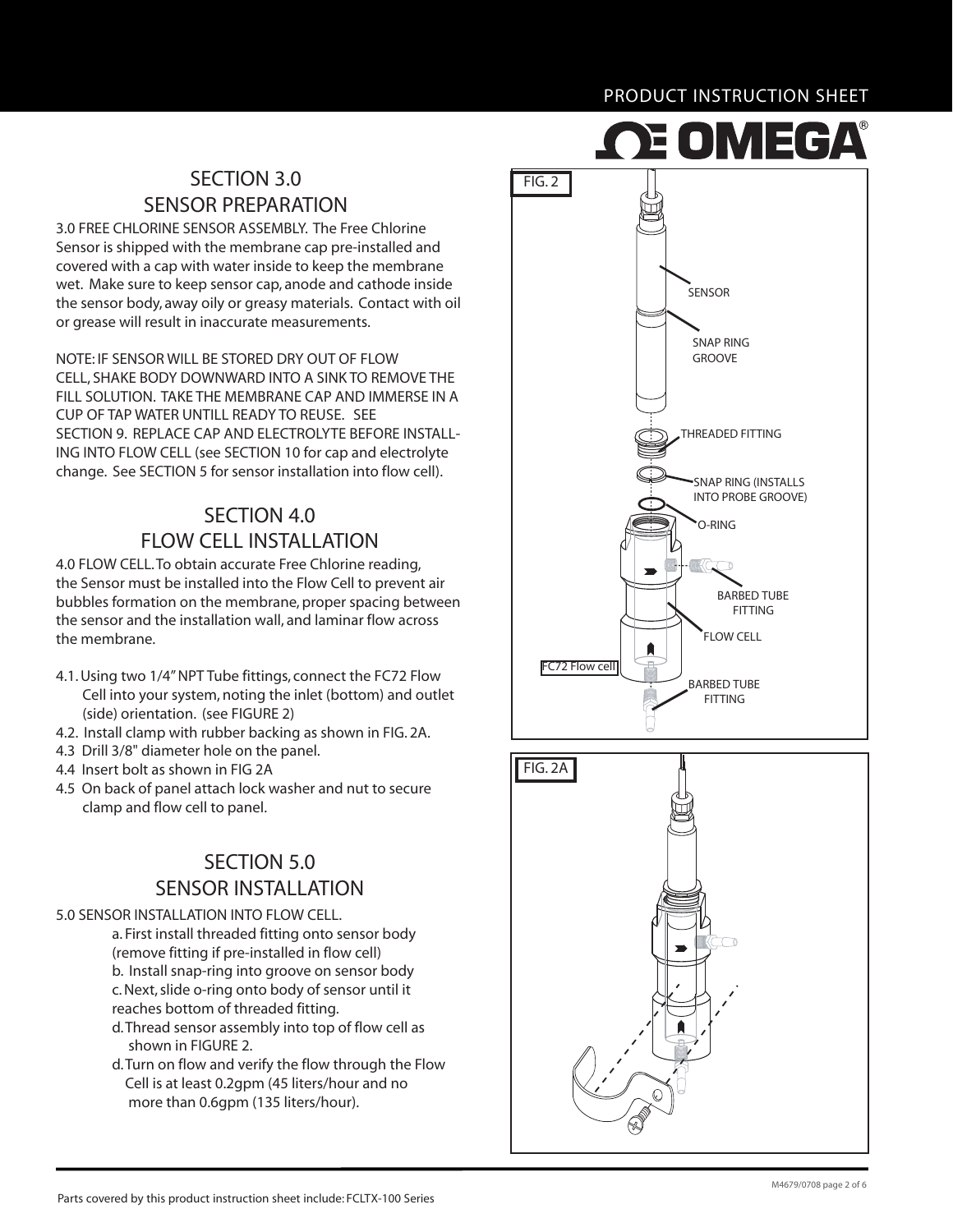# **OE OMEGA**

## SECTION 6.0 ELECTRICAL INSTALLATION

6.0 ELECTRICAL INSTALLATION. The sensor produces an approximate output of 4 mA in air and 20mA at the top range of free chlorine output (0-2ppm, 0-5ppm, 0-10ppm).

NOTE: The supply voltage to the Sensor must be 12-24 V DC with minimum of 250 mA. Maximum load is 1 Watt. The sensor has 3 wires, red (+) , black (-) and clear (shield). Twist together or solder black and clear if instrument does not have separate ground. If a separate ground is available such as for PLC's connect clear (shield) to it. Attach the red wire to the power supply positive terminal (+)and the black wire to the PLC or DVM positive (+) terminal. Connect a wire (customer supplied) from the power suppy negative (-) and the PLC or DVM (-). See FIG 3. The Sensor will require several minutes to stabilize after power is supplied to it.

## SECTION 7.0 SENSOR CONDITIONING

7.0 SENSOR CONDITIONING The sensor requires conditioning prior to generating stable values.

 a. For new Sensors, allow the Sensor to run for at least 4 hours before calibration.

b. If the Sensor will be un-powered for 2 hours or

more, run for 3 hours prior to use.

 c. After membrane/electrolyte replacement, allow the Sensor to run for at least 4 hours.

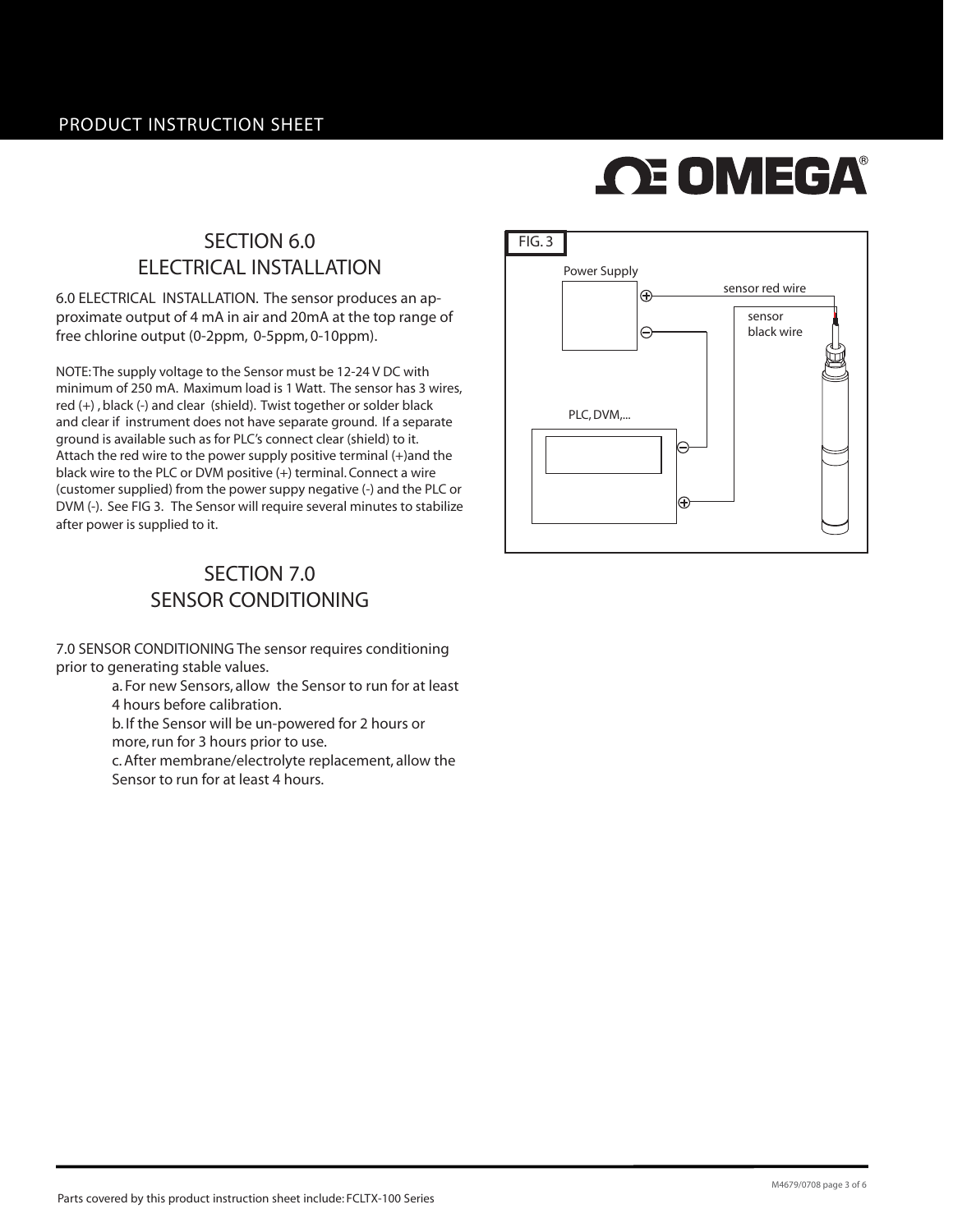# OE OMEGA

## SECTION 8.0 CALIBRATION

IMPORTANT NOTE: SENSORS ARE SUPPLIED FACTORY CALIBRATED WITH A 4-20mA SIGNAL OUTPUT CORRESPONDING TO THEIR SPECIFIC RANGE (0-2, 0-5 OR 0-10ppm). SPAN CALIBRATION IS NECESSARY WHEN RECEIVING A NEW SENSOR SINCE YOUR CONDITIONS MAY VARY FROM THOSE USED AT THE FACTORY FOR SPAN CALIBRATION. THE ZERO POINT CALIBRATION IS NOT NECESSARY SINCE THE ZERO SETTING IS VERY STABLE.

PERIODIC CALIBRATION ( ABOUT ONCE PER WEEK) IS RECOMMENDED. THIS IS USEFUL IN TRACKING SENSOR FAILURES AS WELL.

8.1 Removal of cord grip to access ZERO and SPAN

- potentiometers inside the sensor body:
	- a. Remove top nut of cord grip as shown in FIGURE 4. b. Remove remaining cord grip as shown in FIGURE 5. A wrench may be required.

8.2 Slope Calibration:

- a. Determine the free chlorine content using a diethyl-p phenylenediamine (DPD) colorimeter test kit (see FIGURE 9.), not included with ClO2 sensor and flow cell.
- b. Measure Free Chlorine content with sensor. Make sure that calibration flow rate and pH matches flow rate when measuring sample since probe output is flow rate and pH dependent. Make sure pH is within 5.5-8.0 range.
- c. Adjust the span potentiometer to the desired mA (see FIGURES 9 & 9A)
- c. Repeat this slope calibration one day after sensor is initially installed.
- d. Repeat the slope calibration monthly.

## SECTION 9.0 SENSOR STORAGE

9.0 STORAGE. Store sensor at 5° C- 50° C ONLY and maximum humidity of 90% (non-condensing).

 a. Short Term Storage (1 week or less): Store in Flow cell with water to prevent the probe from drying out. b. Intermediate Term (1 week to 1 month): Store in cap, bottle, or beaker with water to keep membrane wet. c. Long Term (1 month or longer): Remove Membrane Cap and store completely immersed in tap water. Turn sensor upright and shake it to remove fill solution from inside the sensor.

 d. Electrolyte bottle shelf-life = 1 year from date of manufature(see expiration date on bottle)



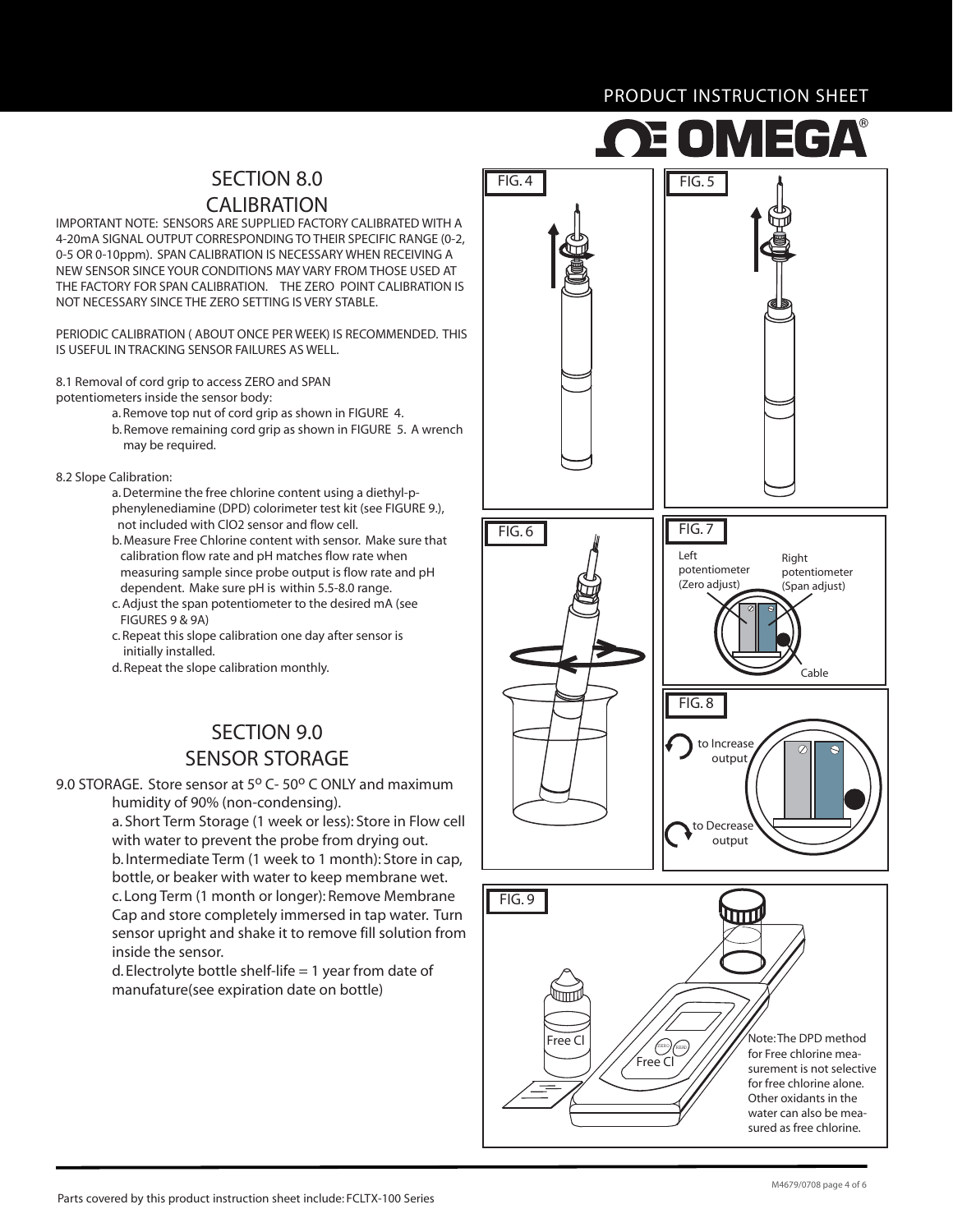## SECTION 10.0 SENSOR MAINTENANCE/RECONDITIONING

10.1 GENERAL MAINTENANCE. Service the sensor regularly (weekly is suggested)

10.2 MEMBRANE CAP REPLACEMENT. If membrane replacement is required, a new cap with preinstalled membrane must be used. Order FCLA-2016 replacement membrane cap and FCLA-2015 refill solution. To change membrane cap (do the following over a sink or washbasin):

a) turn sensor upside down with cap facing upward

b) rotate cap counter-clockwise to remove (see FIG 10).

c) fill sensor body with electrolyte using needle and bottle of refill solution (see FIG. 11)

d) install a new membrane cap by threading cap onto sensor rotating cap clockwise (opposite of FIG 10)

10.3 MEMBRANE CAP/SENSOR CLEANING. Rinse cap with water only. If cap does not clean, replace with new one. SECTION 11.0

## SENSOR TROUBLESHOOTING

#### 11.1 CALIBRATION PROBLEMS

a) Sensor output *HIGHER* than DPD test

- 1) Run in time too short
- 2) Membrane cap damaged
- 3) Interference from water contaminants (see Specifications, "Cross Sensitivity")
- 4) Cable short circuit or damage
- 5) pH value less than pH 5.5

#### b) Sensor output *LOWER* than DPD test

- 1) Run in time too short
- 2) Deposits on Membrane cap
	- 3) Flow rate too low
	- 4) Air bubbles on membrane
	- 5) Surfactants in water
	- 6) pH value more than pH 8.0
	- 7) No electrolyte in membrane cap

#### c) Sensor ouput is 4mA (zero ppm)

- 1) Run in time too short
	- 2) Only bound chlorine present
	- 3) Chlorine content below detection limit
	- 4) Sensor not wired correctly (See SECTION 6.0 of this manual)
	- 5) Defective sensor

#### d) Sensor output *UNSTABLE*

- 1) Air bubbles on membrane
- 2) Membrane damage
	- 3) Non-sensor problem



## TROUBLESHOOTING CHART

| <b>Symptom</b>                                                                              | <b>Possible Cause</b>                                                                                                                      | <b>Solution/Remedy</b>                                                                                                                                         |
|---------------------------------------------------------------------------------------------|--------------------------------------------------------------------------------------------------------------------------------------------|----------------------------------------------------------------------------------------------------------------------------------------------------------------|
| The sensor<br>cannot be<br>calibrated-<br>ouput is<br><b>HIGHER than</b><br><b>DPD</b> Test | 1) Run in time too short<br>2) Membrane cap damaged<br>3) Interference from contaminants<br>4) DPD chemicals bad<br>5) pH value < pH $5.5$ | 1) See Sec 5.0 - CONDITIONING<br>2) Replace cap - See Sec 8.0<br>3) See SPECIFICATIONS<br>4) Use new DPD kit<br>5) Increase pH (5.5-8.0)<br>See SPECIFICATIONS |
|                                                                                             | 6) Temperatue increased since cal                                                                                                          | 6) Match calibration temp.                                                                                                                                     |
| The sensor<br>cannot be<br>calibrated-                                                      | 1) Run in time too short<br>2) Deposits on membrane cap                                                                                    | 1) See Sec 7.0 - CONDITIONING<br>2) Remove deposits or replace<br>cap if cleaning ineffective.                                                                 |
| output is<br>LOWER than                                                                     | 3) Flow rate too low                                                                                                                       | 3) increase flow - See<br><b>SPECIFICATIONS</b>                                                                                                                |
| <b>DPD</b> Test                                                                             | 4) Air bubbles on membrane                                                                                                                 | 4) Remove and re-install sen<br>sor to remove bubbles.                                                                                                         |
|                                                                                             | 5) Surfactants in water                                                                                                                    | 5) Remove surfactants and<br>replace cap                                                                                                                       |
|                                                                                             | 6) $pH > pH 8.0$                                                                                                                           | 6) Lower pH (5.5-8.0)<br>See SPECIFICATIONS                                                                                                                    |
|                                                                                             | 7) No electrolyte in cap                                                                                                                   | 7) Add new electrolyte, run in<br>sensor and re-calibrate                                                                                                      |
|                                                                                             | 8) Temperature decreased since cal<br>9) Organic chlorination agents<br>present in water                                                   | 8) Increase temp to match cal<br>9) Use chlorinating agents<br>per DIN 19643                                                                                   |
| Sensor output<br>is 4mA (0 ppm)                                                             | 1) Only bound chlorine present<br>NO FREE CHLORINE                                                                                         | 1) Check for Chloramine with<br>appropriate DPD test.<br>Replace water/ Rechlorinate.                                                                          |
|                                                                                             | 2) Run in time too short<br>3) Chlorine content below limit                                                                                | 2) See Sec 7.0 -CONDITIONING<br>3) Add chlorine and repeat<br>calibration                                                                                      |
|                                                                                             | 4) No electrolyte in cap<br>5) Sensor electrical connection<br>wrong                                                                       | 4) Refill electrolyte<br>5) See SECTION 6.0                                                                                                                    |
| Unstable output<br>from sensor                                                              | 1) Air bubbles on sensor membrane 1) Tap to remove bubbles<br>2) Membrane damaged                                                          | 2) Replace membrane, run in<br>sensor and recalibrate.                                                                                                         |
|                                                                                             | 3) Non-sensor problem                                                                                                                      | 3) check PLC or I/O device                                                                                                                                     |